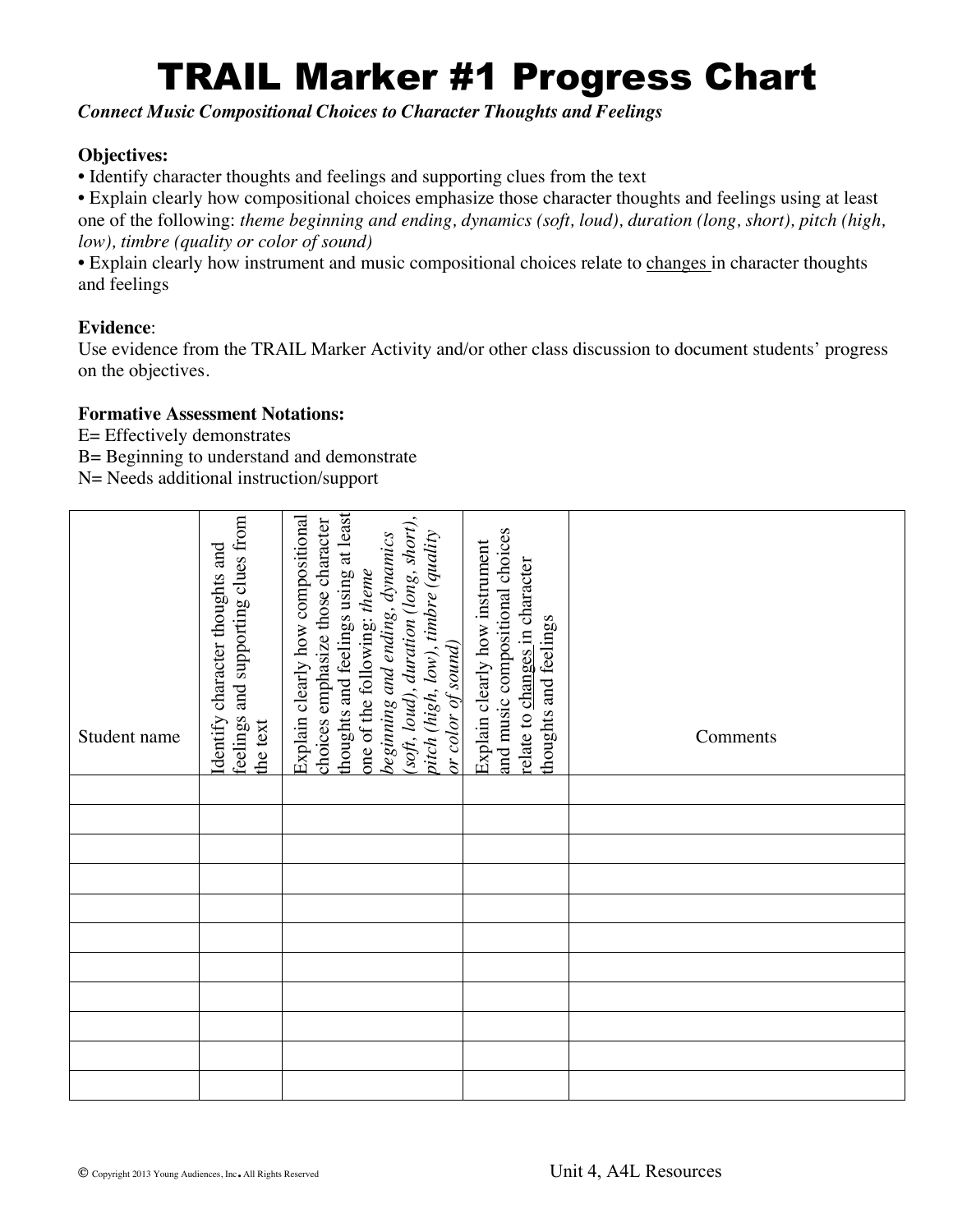# TRAIL Marker #1 Progress Chart

*CONTINUED*

#### **Formative Assessment Notations:**

E= Effectively demonstrates

B= Beginning to understand and demonstrate

| Student name | feelings and supporting clues from<br>Identify character thoughts and<br>the text | thoughts and feelings using at least<br>Explain clearly how compositional<br>(soft, loud), duration (long, short),<br>choices emphasize those character<br>pitch (high, low), timbre (quality<br>beginning and ending, dynamics<br>one of the following: theme<br>or color of sound) | and music compositional choices<br>Explain clearly how instrument<br>relate to changes in character<br>thoughts and feelings | Comments |
|--------------|-----------------------------------------------------------------------------------|--------------------------------------------------------------------------------------------------------------------------------------------------------------------------------------------------------------------------------------------------------------------------------------|------------------------------------------------------------------------------------------------------------------------------|----------|
|              |                                                                                   |                                                                                                                                                                                                                                                                                      |                                                                                                                              |          |
|              |                                                                                   |                                                                                                                                                                                                                                                                                      |                                                                                                                              |          |
|              |                                                                                   |                                                                                                                                                                                                                                                                                      |                                                                                                                              |          |
|              |                                                                                   |                                                                                                                                                                                                                                                                                      |                                                                                                                              |          |
|              |                                                                                   |                                                                                                                                                                                                                                                                                      |                                                                                                                              |          |
|              |                                                                                   |                                                                                                                                                                                                                                                                                      |                                                                                                                              |          |
|              |                                                                                   |                                                                                                                                                                                                                                                                                      |                                                                                                                              |          |
|              |                                                                                   |                                                                                                                                                                                                                                                                                      |                                                                                                                              |          |
|              |                                                                                   |                                                                                                                                                                                                                                                                                      |                                                                                                                              |          |
|              |                                                                                   |                                                                                                                                                                                                                                                                                      |                                                                                                                              |          |
|              |                                                                                   |                                                                                                                                                                                                                                                                                      |                                                                                                                              |          |
|              |                                                                                   |                                                                                                                                                                                                                                                                                      |                                                                                                                              |          |
|              |                                                                                   |                                                                                                                                                                                                                                                                                      |                                                                                                                              |          |
|              |                                                                                   |                                                                                                                                                                                                                                                                                      |                                                                                                                              |          |
|              |                                                                                   |                                                                                                                                                                                                                                                                                      |                                                                                                                              |          |
|              |                                                                                   |                                                                                                                                                                                                                                                                                      |                                                                                                                              |          |
|              |                                                                                   |                                                                                                                                                                                                                                                                                      |                                                                                                                              |          |
|              |                                                                                   |                                                                                                                                                                                                                                                                                      |                                                                                                                              |          |
|              |                                                                                   |                                                                                                                                                                                                                                                                                      |                                                                                                                              |          |
|              |                                                                                   |                                                                                                                                                                                                                                                                                      |                                                                                                                              |          |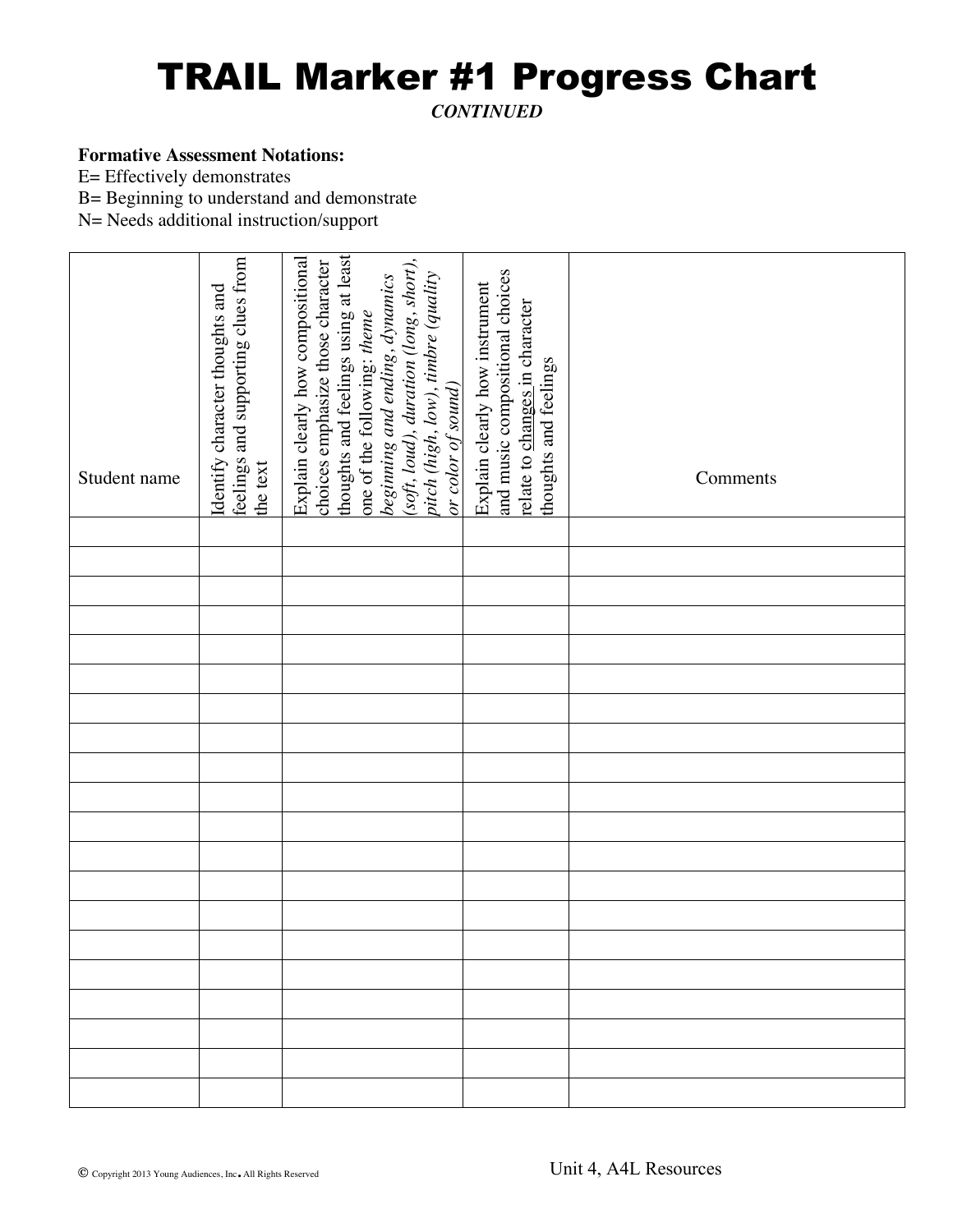# TRAIL Marker #2 Progress Chart

*Connect Music Compositional Choices to Character Thoughts and Feelings*

### **Objectives:**

**•** Identify character thoughts and feelings and supporting clues from the text

• Explain clearly how compositional choices emphasize those character thoughts and feelings using at least one of the following: *theme beginning and ending, dynamics (soft, loud), duration (long, short), pitch (high, low), timbre (quality or color of sound)*

• Explain clearly how instrument and music compositional choices relate to changes in character thoughts and feelings

## **Evidence**:

Use evidence from the TRAIL Marker Activity and/or other class discussion to document students' progress on the objectives.

#### **Formative Assessment Notations:**

E= Effectively demonstrates

B= Beginning to understand and demonstrate

| Student name | feelings and supporting clues from<br>Identify character thoughts and<br>the text | thoughts and feelings using at least<br>Explain clearly how compositional<br>(soft, loud), duration (long, short),<br>choices emphasize those character<br>pitch (high, low), timbre (quality<br>beginning and ending, dynamics<br>one of the following: theme<br>or color of sound) | and music compositional choices<br>Explain clearly how instrument<br>relate to changes in character<br>thoughts and feelings | Comments |
|--------------|-----------------------------------------------------------------------------------|--------------------------------------------------------------------------------------------------------------------------------------------------------------------------------------------------------------------------------------------------------------------------------------|------------------------------------------------------------------------------------------------------------------------------|----------|
|              |                                                                                   |                                                                                                                                                                                                                                                                                      |                                                                                                                              |          |
|              |                                                                                   |                                                                                                                                                                                                                                                                                      |                                                                                                                              |          |
|              |                                                                                   |                                                                                                                                                                                                                                                                                      |                                                                                                                              |          |
|              |                                                                                   |                                                                                                                                                                                                                                                                                      |                                                                                                                              |          |
|              |                                                                                   |                                                                                                                                                                                                                                                                                      |                                                                                                                              |          |
|              |                                                                                   |                                                                                                                                                                                                                                                                                      |                                                                                                                              |          |
|              |                                                                                   |                                                                                                                                                                                                                                                                                      |                                                                                                                              |          |
|              |                                                                                   |                                                                                                                                                                                                                                                                                      |                                                                                                                              |          |
|              |                                                                                   |                                                                                                                                                                                                                                                                                      |                                                                                                                              |          |
|              |                                                                                   |                                                                                                                                                                                                                                                                                      |                                                                                                                              |          |
|              |                                                                                   |                                                                                                                                                                                                                                                                                      |                                                                                                                              |          |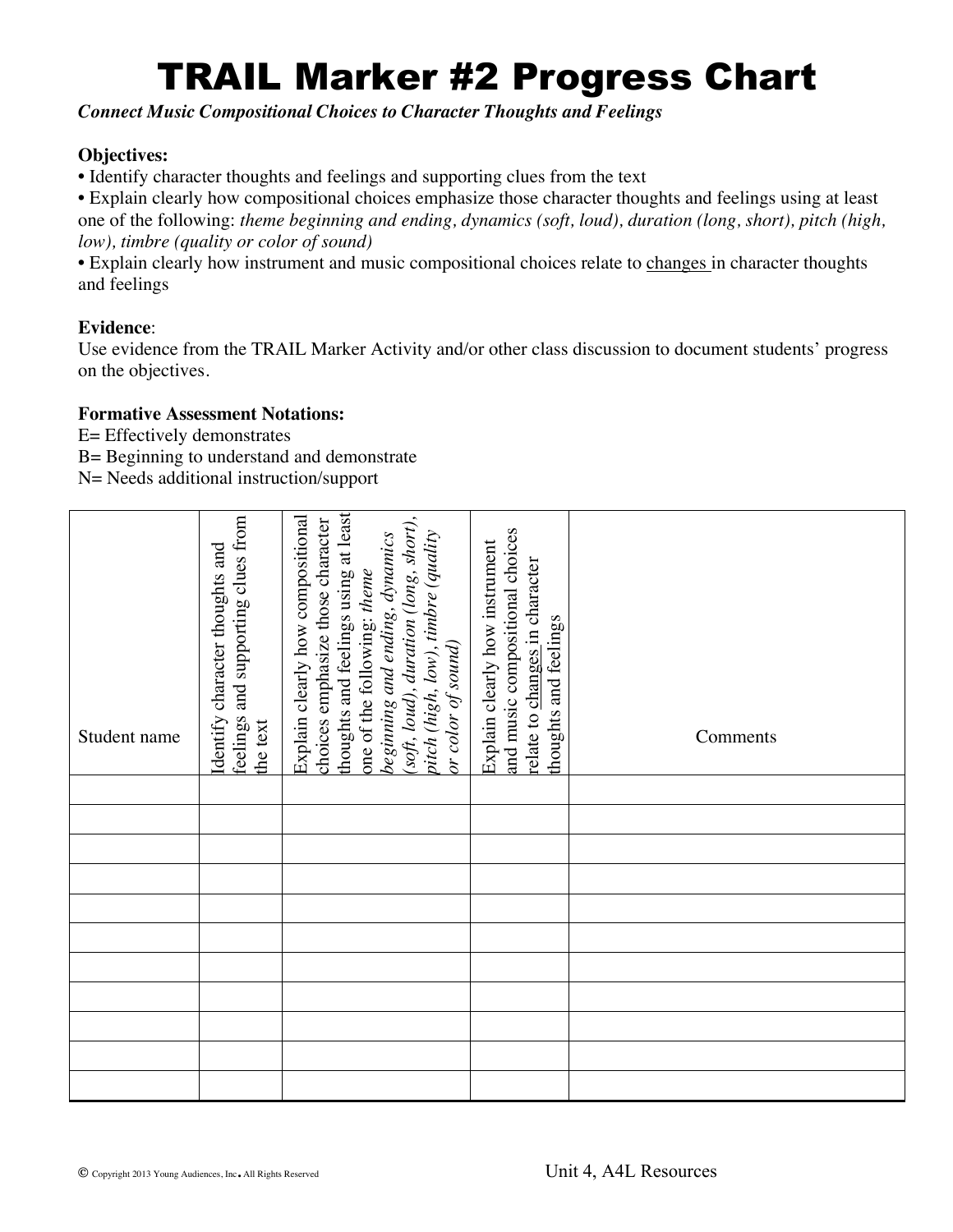## TRAIL Marker #2 Progress Chart

*CONTINUED*

#### **Formative Assessment Notations:**

E= Effectively demonstrates

B= Beginning to understand and demonstrate

| Student name | feelings and supporting clues from<br>Identify character thoughts and<br>the text | thoughts and feelings using at least<br>soft, loud), duration (long, short),<br>Explain clearly how compositional<br>choices emphasize those character<br>pitch (high, low), timbre (quality<br>beginning and ending, dynamics<br>one of the following: theme<br>or color of sound) | and music compositional choices<br>Explain clearly how instrument<br>relate to changes in character<br>thoughts and feelings | Comments |
|--------------|-----------------------------------------------------------------------------------|-------------------------------------------------------------------------------------------------------------------------------------------------------------------------------------------------------------------------------------------------------------------------------------|------------------------------------------------------------------------------------------------------------------------------|----------|
|              |                                                                                   |                                                                                                                                                                                                                                                                                     |                                                                                                                              |          |
|              |                                                                                   |                                                                                                                                                                                                                                                                                     |                                                                                                                              |          |
|              |                                                                                   |                                                                                                                                                                                                                                                                                     |                                                                                                                              |          |
|              |                                                                                   |                                                                                                                                                                                                                                                                                     |                                                                                                                              |          |
|              |                                                                                   |                                                                                                                                                                                                                                                                                     |                                                                                                                              |          |
|              |                                                                                   |                                                                                                                                                                                                                                                                                     |                                                                                                                              |          |
|              |                                                                                   |                                                                                                                                                                                                                                                                                     |                                                                                                                              |          |
|              |                                                                                   |                                                                                                                                                                                                                                                                                     |                                                                                                                              |          |
|              |                                                                                   |                                                                                                                                                                                                                                                                                     |                                                                                                                              |          |
|              |                                                                                   |                                                                                                                                                                                                                                                                                     |                                                                                                                              |          |
|              |                                                                                   |                                                                                                                                                                                                                                                                                     |                                                                                                                              |          |
|              |                                                                                   |                                                                                                                                                                                                                                                                                     |                                                                                                                              |          |
|              |                                                                                   |                                                                                                                                                                                                                                                                                     |                                                                                                                              |          |
|              |                                                                                   |                                                                                                                                                                                                                                                                                     |                                                                                                                              |          |
|              |                                                                                   |                                                                                                                                                                                                                                                                                     |                                                                                                                              |          |
|              |                                                                                   |                                                                                                                                                                                                                                                                                     |                                                                                                                              |          |
|              |                                                                                   |                                                                                                                                                                                                                                                                                     |                                                                                                                              |          |
|              |                                                                                   |                                                                                                                                                                                                                                                                                     |                                                                                                                              |          |
|              |                                                                                   |                                                                                                                                                                                                                                                                                     |                                                                                                                              |          |
|              |                                                                                   |                                                                                                                                                                                                                                                                                     |                                                                                                                              |          |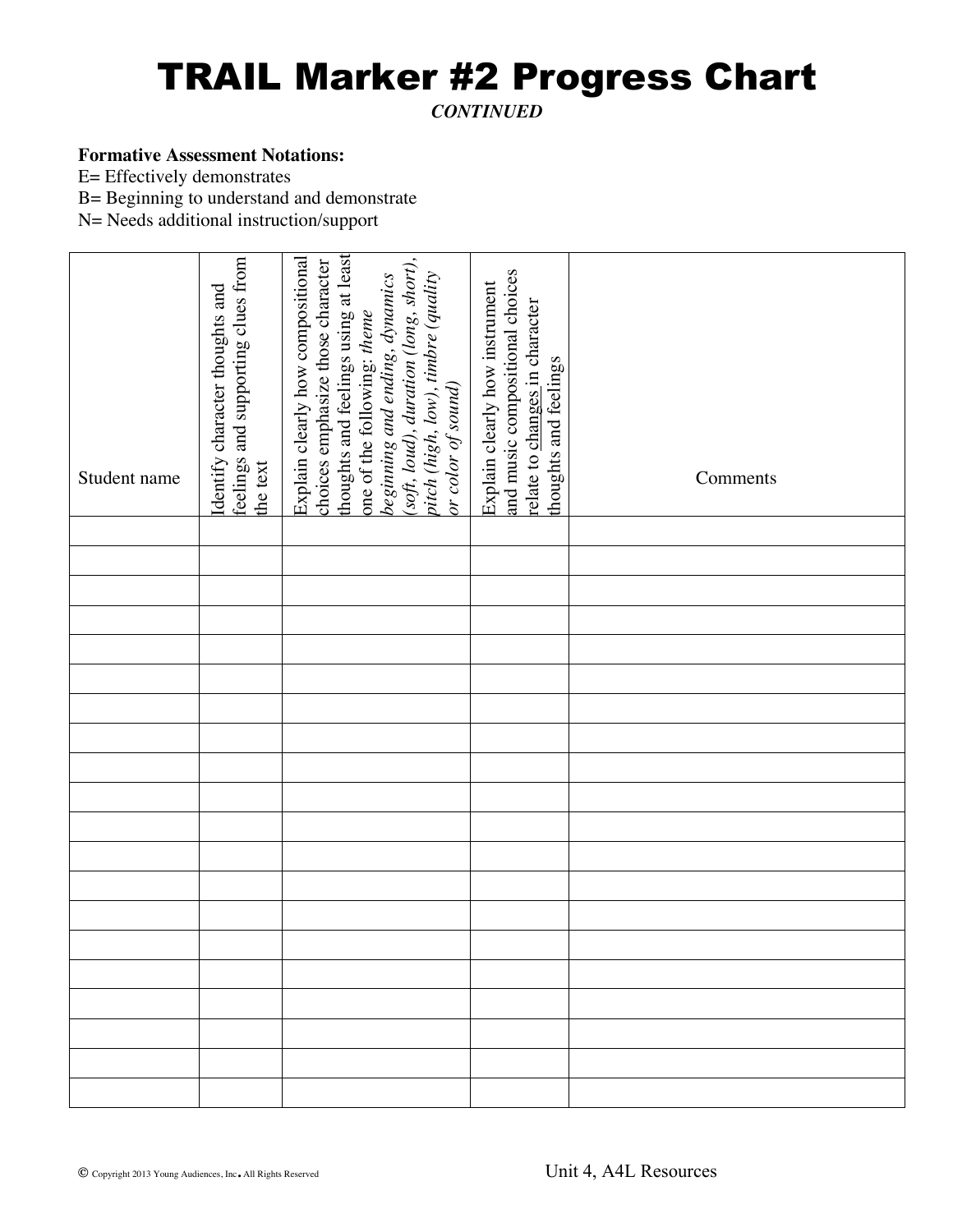# TRAIL Marker #3 Progress Chart

*Connect Music Compositional Choices to Character or Theme*

## **Objectives:**

• Identify character thoughts and feelings or theme

• Explain clearly how compositional choices emphasize character or theme using at least one of the following: *theme beginning and ending, dynamics (soft, loud), duration (long, short), pitch (high, low), timbre (quality or color of sound)*

• Explain clearly how instrument and music compositional choices relate to changes in character or theme

## **Evidence**:

Use evidence from the TRAIL Marker Activity and/or other class discussion to document students' progress on the objectives.

## **Formative Assessment Notations:**

- E= Effectively demonstrates
- B= Beginning to understand and demonstrate

| Student name | Identify character thoughts and<br>feelings or theme | Explain clearly how compositional<br>duration (long, short), pitch (high,<br>$low$ ), timbre (quality or color of<br>following: theme beginning and<br>choices emphasize character or<br>theme using at least one of the<br>ending, dynamics (soft, loud),<br>sound) | Explain clearly how instrument<br>choices relate to changes in<br>and music compositional<br>character or theme | Comments |
|--------------|------------------------------------------------------|----------------------------------------------------------------------------------------------------------------------------------------------------------------------------------------------------------------------------------------------------------------------|-----------------------------------------------------------------------------------------------------------------|----------|
|              |                                                      |                                                                                                                                                                                                                                                                      |                                                                                                                 |          |
|              |                                                      |                                                                                                                                                                                                                                                                      |                                                                                                                 |          |
|              |                                                      |                                                                                                                                                                                                                                                                      |                                                                                                                 |          |
|              |                                                      |                                                                                                                                                                                                                                                                      |                                                                                                                 |          |
|              |                                                      |                                                                                                                                                                                                                                                                      |                                                                                                                 |          |
|              |                                                      |                                                                                                                                                                                                                                                                      |                                                                                                                 |          |
|              |                                                      |                                                                                                                                                                                                                                                                      |                                                                                                                 |          |
|              |                                                      |                                                                                                                                                                                                                                                                      |                                                                                                                 |          |
|              |                                                      |                                                                                                                                                                                                                                                                      |                                                                                                                 |          |
|              |                                                      |                                                                                                                                                                                                                                                                      |                                                                                                                 |          |
|              |                                                      |                                                                                                                                                                                                                                                                      |                                                                                                                 |          |
|              |                                                      |                                                                                                                                                                                                                                                                      |                                                                                                                 |          |
|              |                                                      |                                                                                                                                                                                                                                                                      |                                                                                                                 |          |